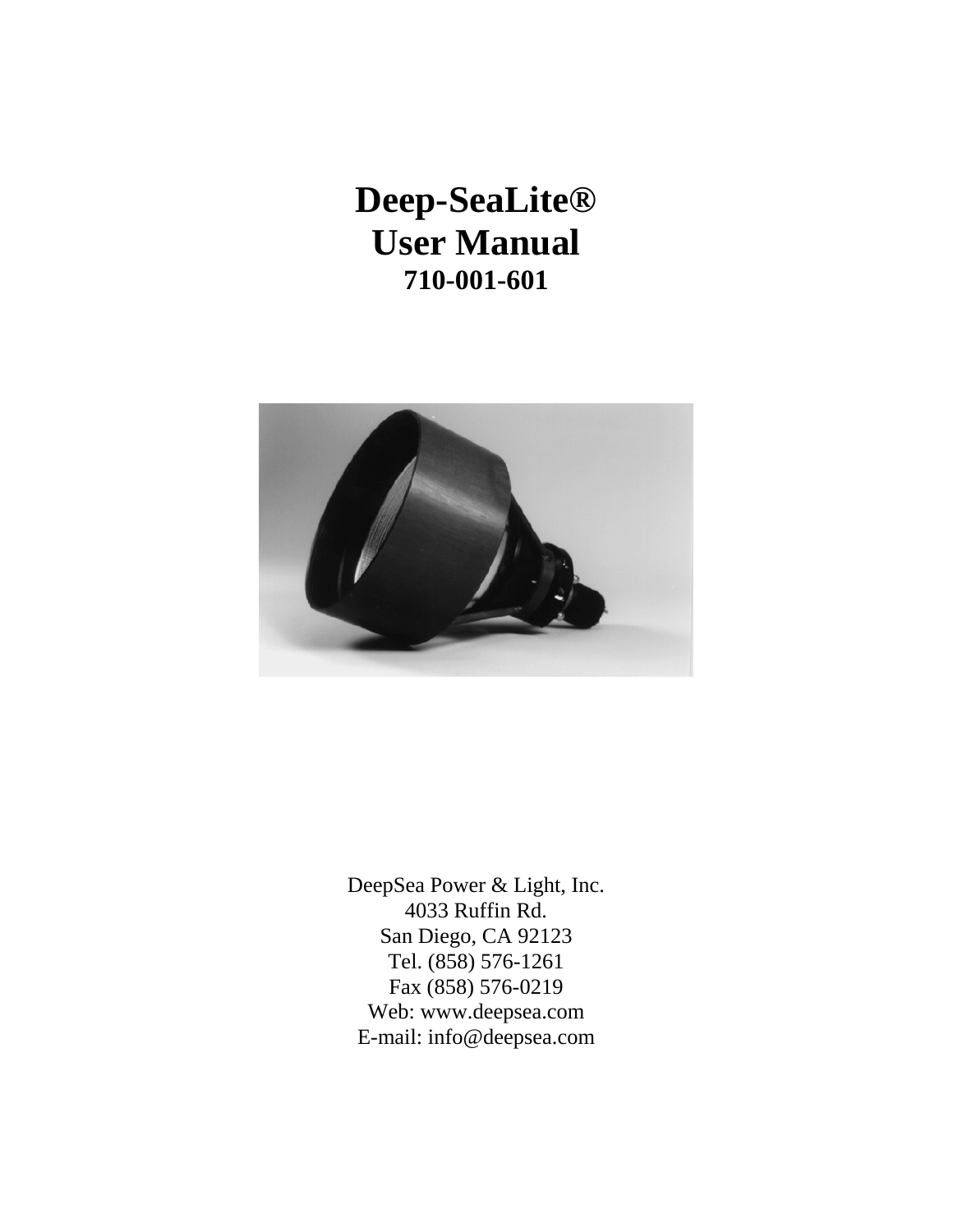# **Table of Contents**

| <b>Section</b><br>Page |  |  |
|------------------------|--|--|
| 1.                     |  |  |
| 2.                     |  |  |
| 3.                     |  |  |
| $\overline{4}$ .       |  |  |
| 5.                     |  |  |
| 6.                     |  |  |
| 7.                     |  |  |
| 8.                     |  |  |
| 9.                     |  |  |
| 10.                    |  |  |
| 11.                    |  |  |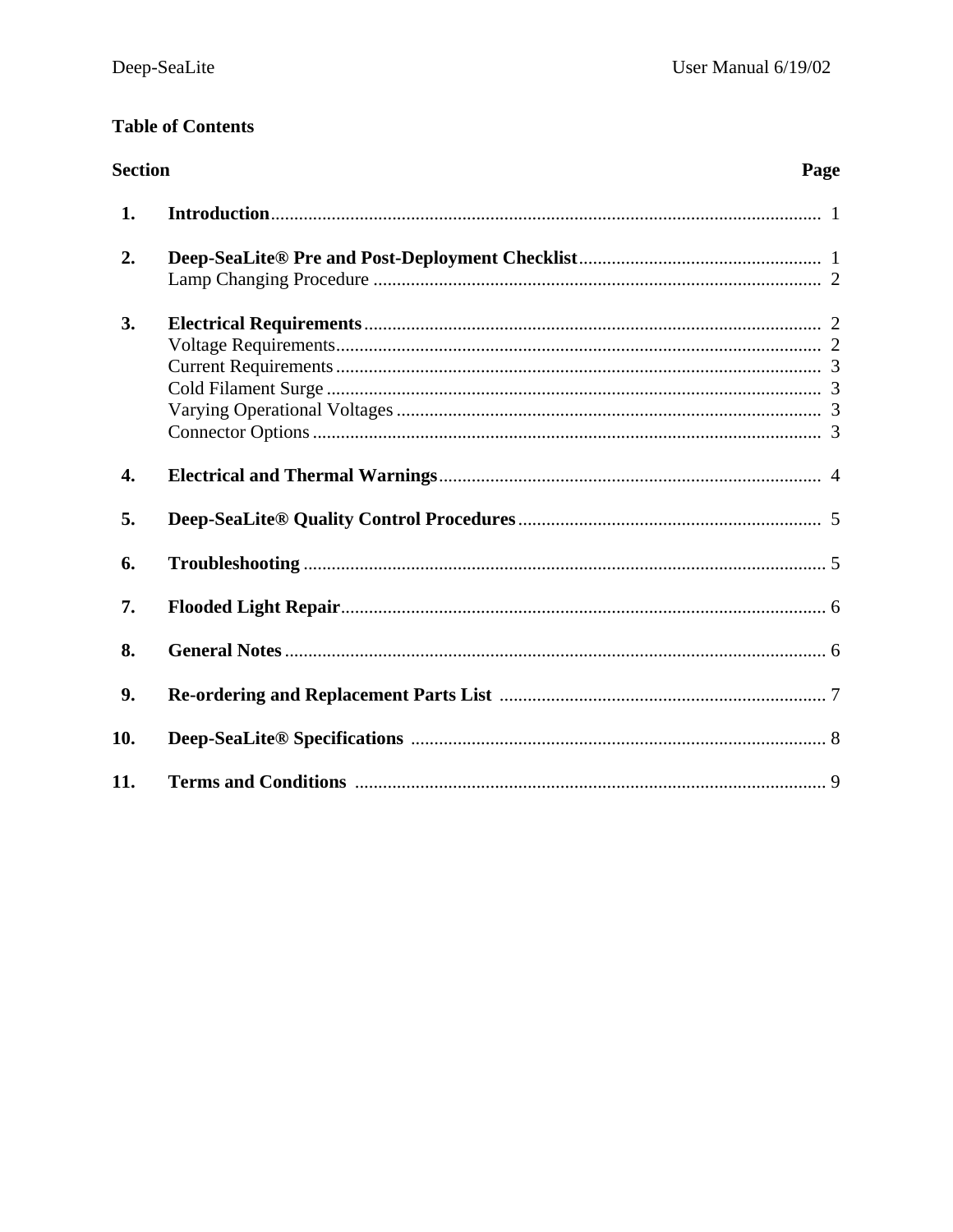# **1. Introduction**

Congratulations on the purchase of your new Deep-SeaLite®. The Deep-SeaLite® is a deep ocean light fixture rated to 11,000 meters (36,000 feet), and can accommodate up to 1000W lamps. The design features a glass envelope with a specular wet reflector. Three different beam pattern reflectors are available. The reflectors are protected by a metal crash guard with rubber boot. The DS4 series of connector/lamp sockets from our Multi-SeaLites are used, making it easy to re-lamp.

This product has been subjected to extensive testing and development and is widely recognized as a high quality under- and above-water light of superior design. Features that contribute to the versatility of the Deep-SeaLite® include the following:

- 1) The socket/connector assembly unscrews from the light body without the use of any tools, exposing the lamp for easy replacement. Removal of the light from its mount is usually not required during the relamping process. Also, the glass-metal seal is not disturbed during relamping, which increases reliability and eliminates the need for frequent pressure testing.
- 2) Many lamps of different voltages and wattages are available. The socket is designed position the lamp filament in the optimal location for highly efficient performance.
- 3) The spring loaded lamp socket provides positive gripping of the lamp to prevent vibration related contact failures as well as to provide superior lamp alignment.
- 4) Three different connector types are available; XSG, LPBH3M and BH3M types. The standard depth rating of the Deep-SeaLite® is 11,000 meters.
- 5) Standard construction is of rugged 6061 aluminum and 6AL-4V titanium.

### **2. Deep-SeaLite® Pre- and Post-Deployment Checklist**

**Warning:** After each deployment, carefully check to make sure the light has not flooded. It is possible for the light to partially flood and then reseal itself while underwater. Upon surfacing, the light can become internally pressurized, which may be potentially dangerous. Additionally, if the power remains on when the light has partially flooded, it is possible for electrolytic generation of an explosive mixture of hydrogen and oxygen gases. **If a light appears flooded upon removal from the water, it should be treated as potentially dangerous. Point the light away from persons and valuable equipment and verify whether or not it is internally pressurized. Make sure that the power is disconnected as soon as a flooded condition is suspected.**

Each Deep-SeaLite® is shipped ready for immediate use. To ensure that the light will perform reliably, please observe the following maintenance guidelines:

- 1) Try to rinse the light with fresh water after use in salt water.
- 2) Always check to make sure that the the rear bulkhead connector assembly is secure before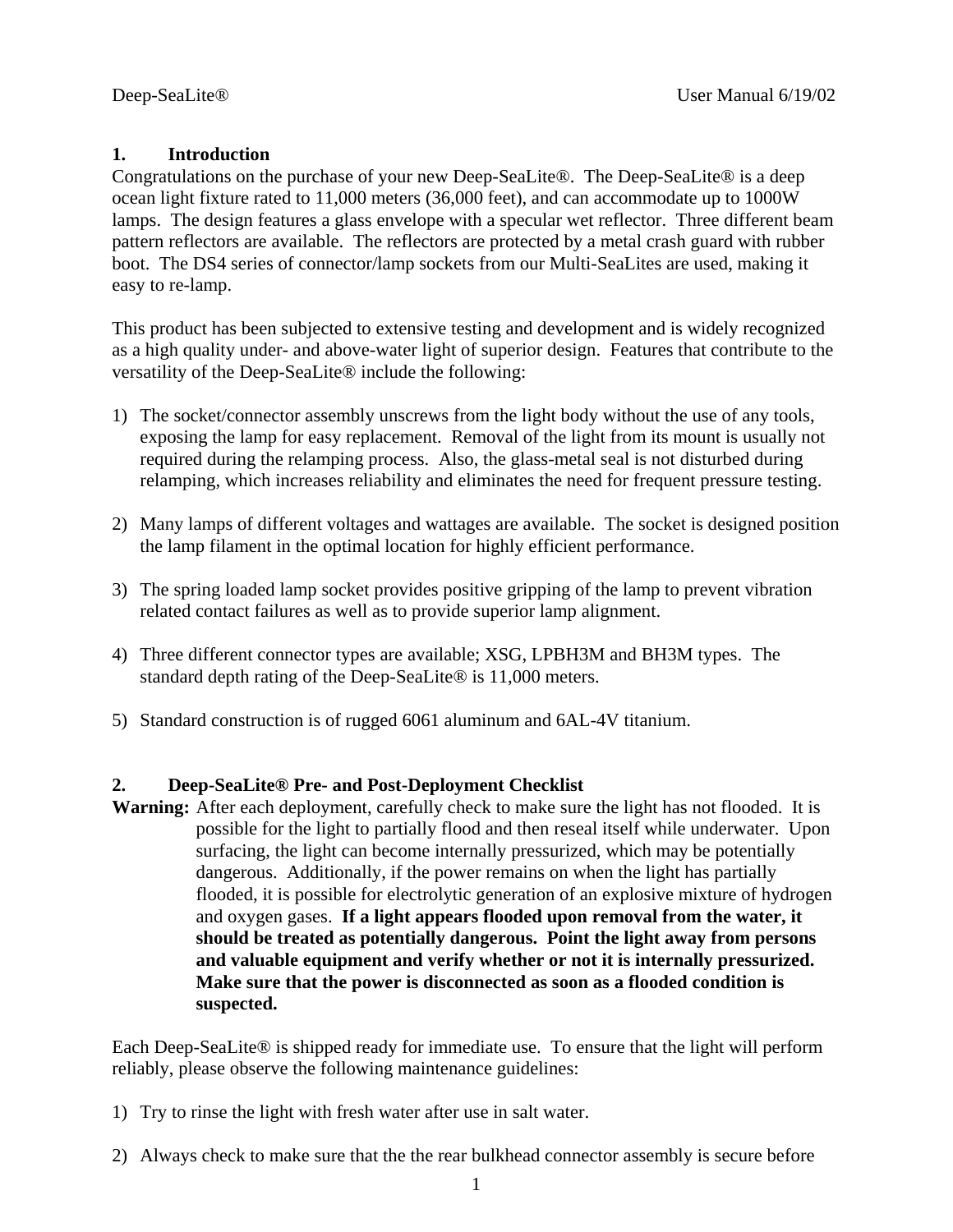deployment.

- 3) Check for condensation inside the glass envelope, especially after changing lamps. If any condensation is evident, unscrew the connector/socket assembly from the body and remove the lamp. Place the connector/socket assembly and lamp inside a warm oven (at least 100 C or 212 deg F) for at least 30 minutes to bake out any moisture that may present. If possible, purge with dry nitrogen while reassembling the light.
- 4) After each deployment, examine the power cable and rear connector for damage.

Lamp Changing Procedure: To change the lamp, simply unscrew the socket/connector assembly from the light body and remove the old lamp by twisting counter-clockwise. When installing the new lamp, be sure not to get any fingerprints on the surface of the lamp. Use a piece of tissue or other clean paper to hold the lamp while installing it. Fingerprints can be cleaned from the surface of the lamp with isoproply (rubbing) alcohol.

# **3. Electrical Requirements**

It is very important to use an appropriate power supply for each particular Deep-SeaLite®; factors to consider are: voltage requirements (including voltage drop over long cable lengths), current draw of the lamp, cold filament power surge, and lamp life at various voltages.

Voltage Requirements: The power supply must of course be able to supply sufficient voltage to the light, however in many cases (especially with low voltage lights), the output voltage from the power supply must be much higher than the lamp voltage. The reason for this is that a significant amount of power is lost due to the electrical resistance of the power cable. The voltage drop over a length of cable can be calculated by using the formula,  $V = IR$ , where V is the voltage drop, I is the current draw of the light in amps, and R is the total electrical resistance of the power cable in ohms. The current draw of a particular lamp can be calculated if the wattage and voltage of the lamp are known. The current draw is equal to the lamp wattage divided by the lamp voltage, or, **amps = watts/volts**.

For example, referring to the table of electrical resistances of various wire gauges listed below, we can calculate the voltage required to operate a 24 volt-300 watt light at 24 volts over 250 feet of 16 gauge cable. The current draw of a 24 volt-300 watt lamp operating at 24 volts is 300 watts/24 volts = 12.5 amps. The resistance of 16 gauge wire is approximately 4 ohms/1000 feet. *Since the total path of the circuit is from the power supply to the light and back to the power supply, the total resistance of the cable is twice the length of the cable times the linear resistance*, or for this example,  $R = (2 \times 250 \text{ ft}) \times (4 \text{ ohms}/1000 \text{ ft}) = 2.0 \text{ ohms}$ . Since  $V = IR$ , the voltage drop, V is equal to 12.5 amps x 2.0 ohms  $= 25$  volts. This means that 25 volts is lost due to resistance and so the power supply will need to provide at least 49 volts to power this 24 volt-300 watt light over a 250 foot cable!

| Wire Gauge | Ohms/1000 ft (approx) |
|------------|-----------------------|
| 20         | 10                    |
| 18         |                       |
| 16         |                       |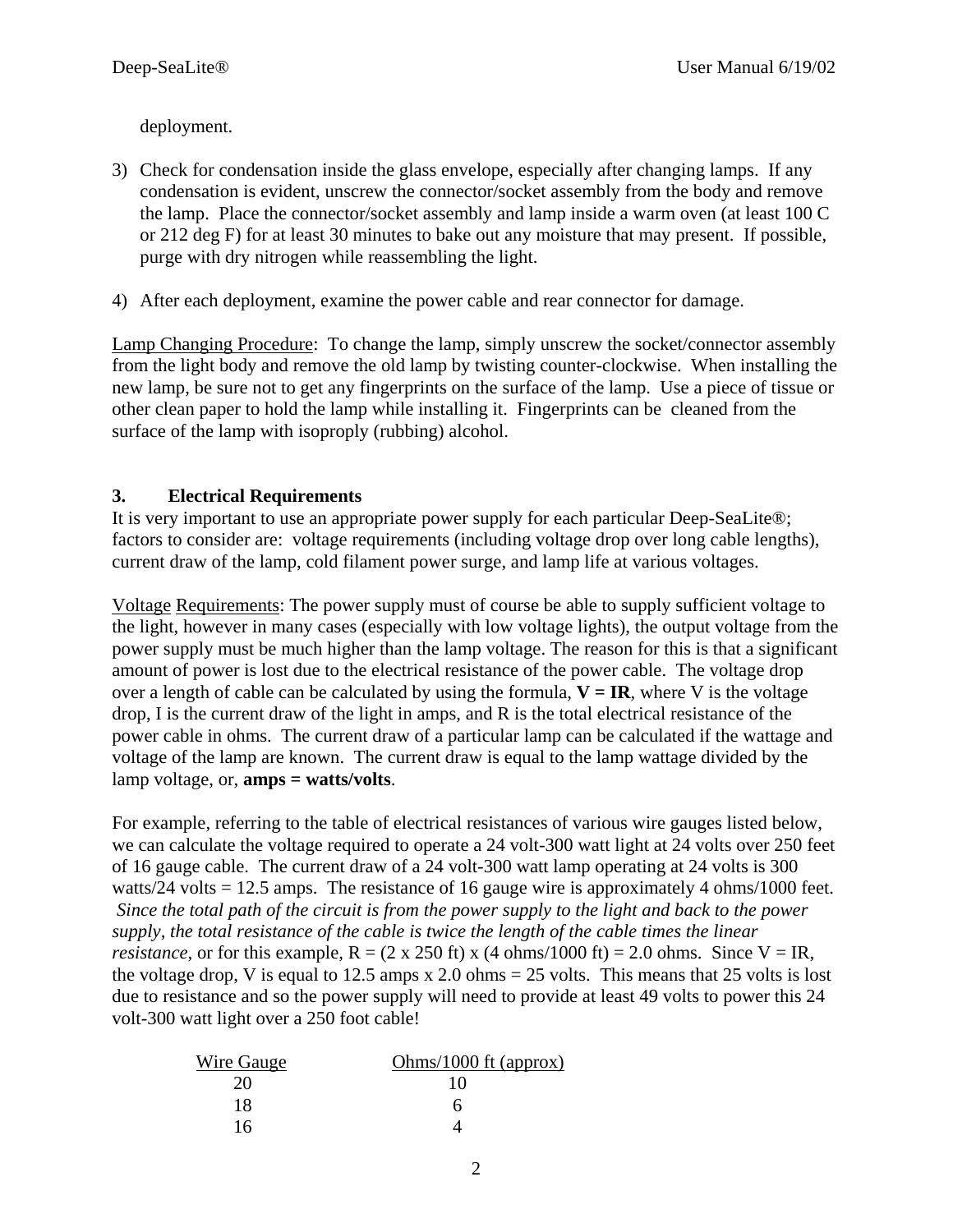| -14 | 2.5 |
|-----|-----|
| -12 | 1.5 |

Current Requirements: The current draw of a particular lamp is determined by dividing the lamp wattage by the lamp voltage. It is worthwhile to note that if high voltage (greater than 110 volts) current is being used to power the light, there is still a voltage drop over the length of cable, but the amperage is often small enough (due to the high voltage) that the voltage drop is less significant. The power supply must still provide the necessary power; a 120 volt-1000 watt generator will only power 1000 watts' worth of lights at 120 volts.

Cold Filament Surge: Upon initial power-up of the lamp, it takes a great amount of energy to heat up a cold lamp filament--up to 10 times the operational current draw for a short period. The power supply must be capable of providing not only the necessary voltage and sustained operational current draw of the lamp, but must also provide this temporary high current. Many power supplies have built-in safety foldback circuits to protect the power supply (and powered equipment) from accidental short circuits. The cold filament current surge may appear to the power supply as a direct short circuit, and so will trip the foldback circuit. It is often necessary to modify the power supply to desensitize this foldback circuit in order to allow the momentary high current necessary to heat the filament. We suggest that the power supply manufacturer's application recommendations be followed whenever applicable.

Varying Operational Voltages: The various lamps will operate at voltages other than the nominal recommended voltage, affecting lamp life and color temperature. Undervoltage will increase lamp life, while overvoltage will rapidly decrease lamp life.

Connector Options: Three different industry standard underwater connectors can be used with the Deep-SeaLite®: a Subconn-type 3-pin male bulkhead connector, model BH3M, a right angle connector LPBH3M, and an XSG-3-BCL. The standard connector pinouts are illustrated below.



Figure 1: Standard Deep-SeaLite® Connector Pinouts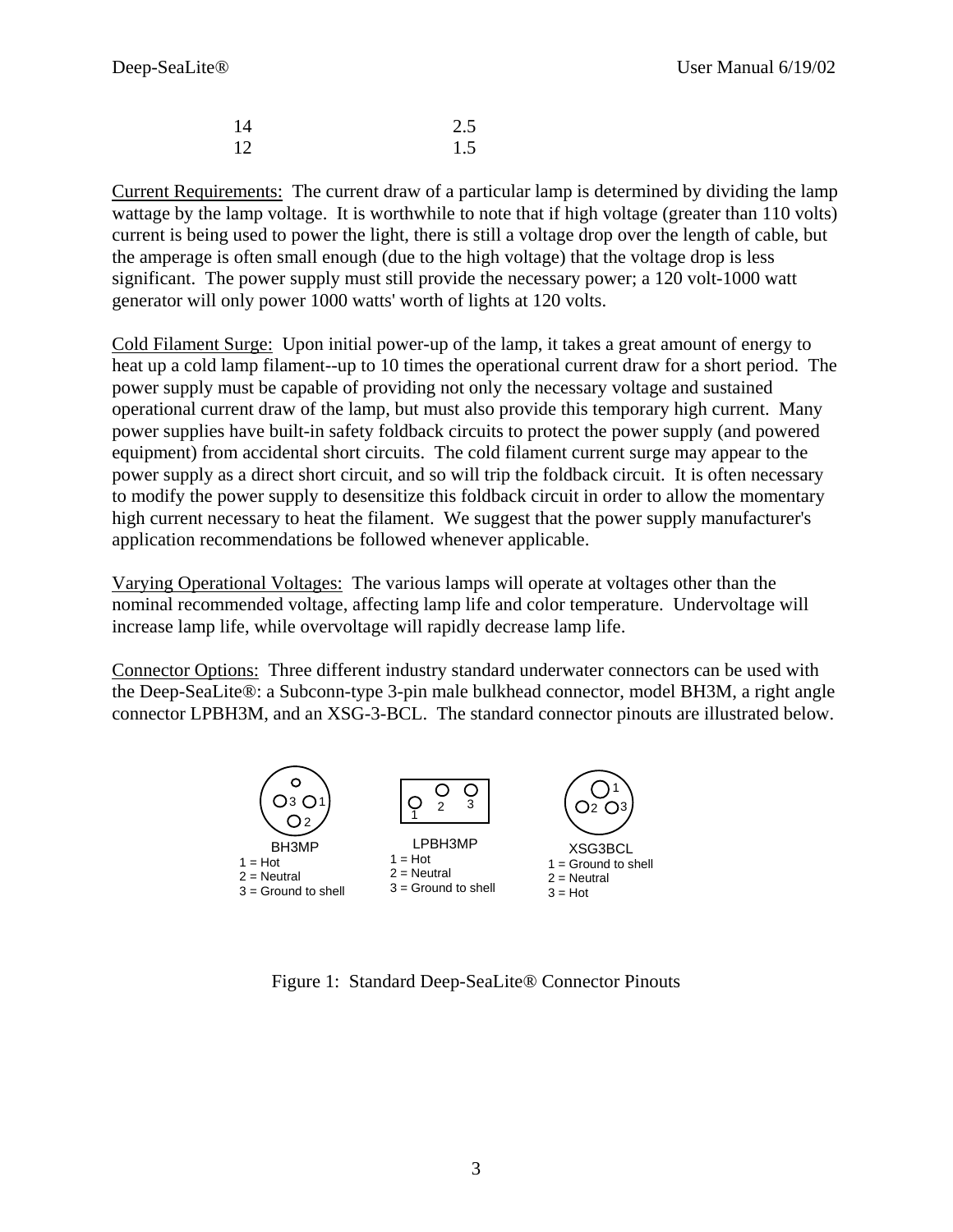# **4. Electrical and Thermal Warnings**

It is essential that caution is exercised whenever electricity is utilized in or near the water. AC current is certainly more dangerous, but even 12 volts DC can pose an electrocution hazard under certain circumstances. **A Ground Fault Interrupt should be used whenever high voltage lights are being utilized; when divers are in the water this is especially critical! Do not operate AC-powered lights without a GFI!** Additionally, all high voltage lights should be case grounded for safety. If a protective glass dome is broken and the light floods, a short circuit will likely occur. The current will flow to the ground reference; if the body of the light is grounded, then the short circuit will occur between the "hot" lead and the body of the light rather than the water surrounding the light.

It is also important not to burn a light in air for more than a few seconds unless that light has been specifically designed for this purpose. Most lights become quite hot under normal operation and rely on the surrouding water to provide cooling. When an underwater light is burned in air, the resulting heat buildup can pose a fire hazard. If the light is operated for testing purposes in air, be sure to let it cool down for a couple of minutes before immersing it in water. It is also a good idea to turn the light off a few seconds prior to removing it from the water. These precautions minimize the thermal shock on the pyrex dome; thermal shock is a rapid change in temperature which can cause the pyrex to crack. If a certain application requires the light to be operated in a wet/dry environment, DSPL recommends using lamps of 100 watts or less. Extreme caution must be used when handling lights burning in air due to the high operating temperatures.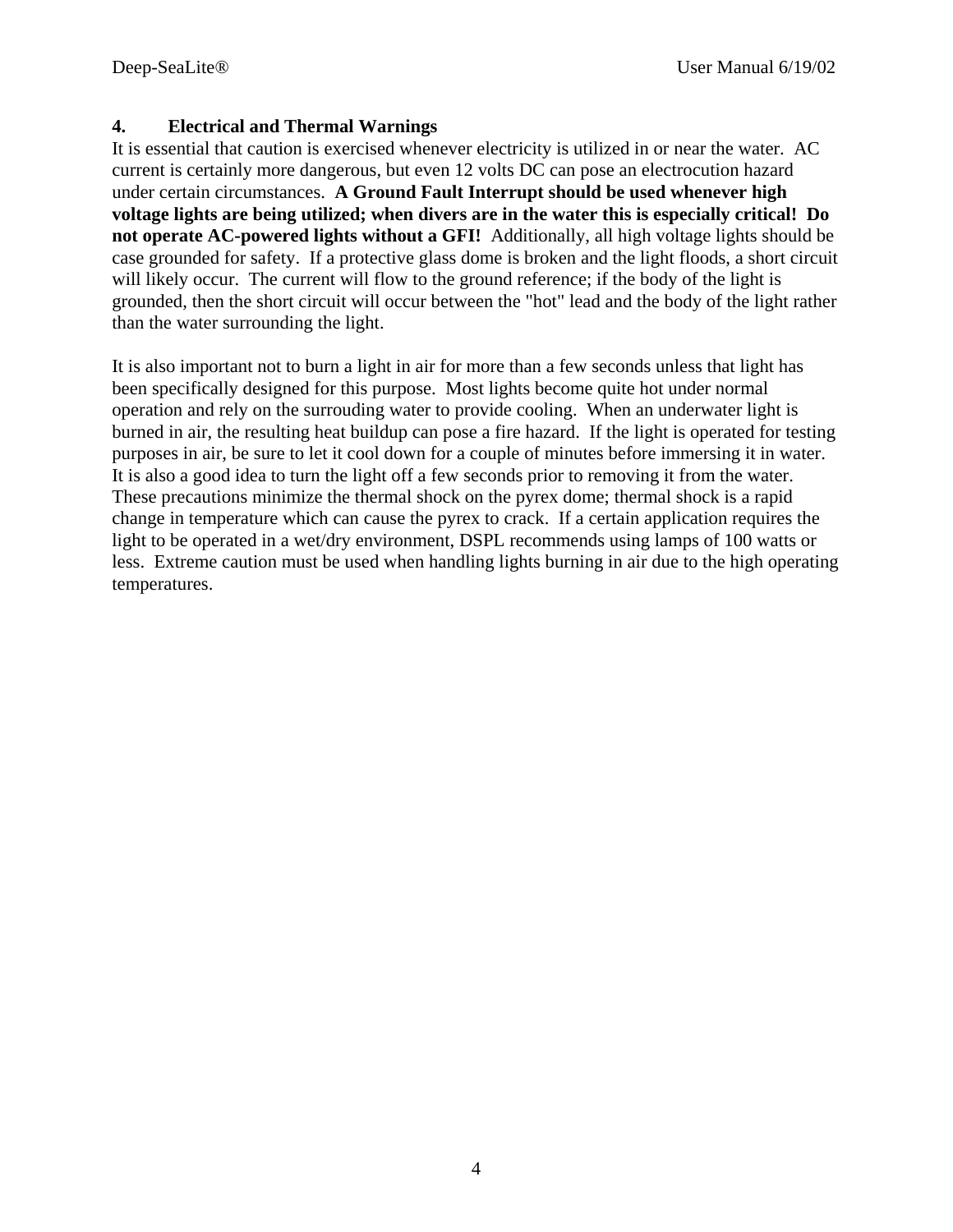# **5. Deep-SeaLite® Quality Control Procedures**

This section is included to provide an understanding of the quality control process that each Deep-SeaLite® is subjected to.

After assembly is completed, each Deep-SeaLite® is electrically tested with the Meg-Ohm tester to verify that the socket wire insulation is intact, and that there are no short circuits between a power lead and the metal light body. Each individual lamp is also tested for short circuit between the power leads and the lamp base. The connector is then checked to verify that it is firmly secured to the light body.

Before installing the lamp, the light is pressure tested in one of the DeepSea pressure test vessels. All Deep-SeaLites® are pressure tested to their rated depth. Higher pressure test certifications are also available. After the pressure test the cowl is unscrewed from the body--this should not require undo force. The light is then test-burned in a test tank for thirty minutes. After the test burn while soaking, the light is checked for internal condensation. If there is no condensation present, the light is then fitted with a plastic tube and prepared for shipping.

| 6. Troubleshooting<br><b>Problem</b> | <b>Possible Cause</b>     | <b>Recommended Action</b>                                                                       |
|--------------------------------------|---------------------------|-------------------------------------------------------------------------------------------------|
| Light doesn't turn on.               | Not plugged in.           | Secure all connections.                                                                         |
|                                      | GFI tripped.              | Reset GFI.                                                                                      |
|                                      | Lamp burned out.          | Change lamp.                                                                                    |
|                                      | Cable defective.          | Check continuity from one end to the<br>other. Meg test if possible.                            |
|                                      | Insufficient voltage.     | Make sure battery is fully charged.<br>Verify power supply is adequate (refer<br>to Section 3). |
| Light flooded.                       | Connector loose.          | See Section 8.                                                                                  |
|                                      | Glass cracked or chipped. | Return to DeepSea for repair.                                                                   |

## **7. Flooded Light Repair**

If the light is leaking, first suspect that there is a damaged O-ring, or that the glass envelope is cracked or has a chipped edge.

When looking for the source of a leak, first check if the rear connector is loose. If the connector is secure, check for a sliced or otherwise damaged O-ring; make sure the O-ring sealing surfaces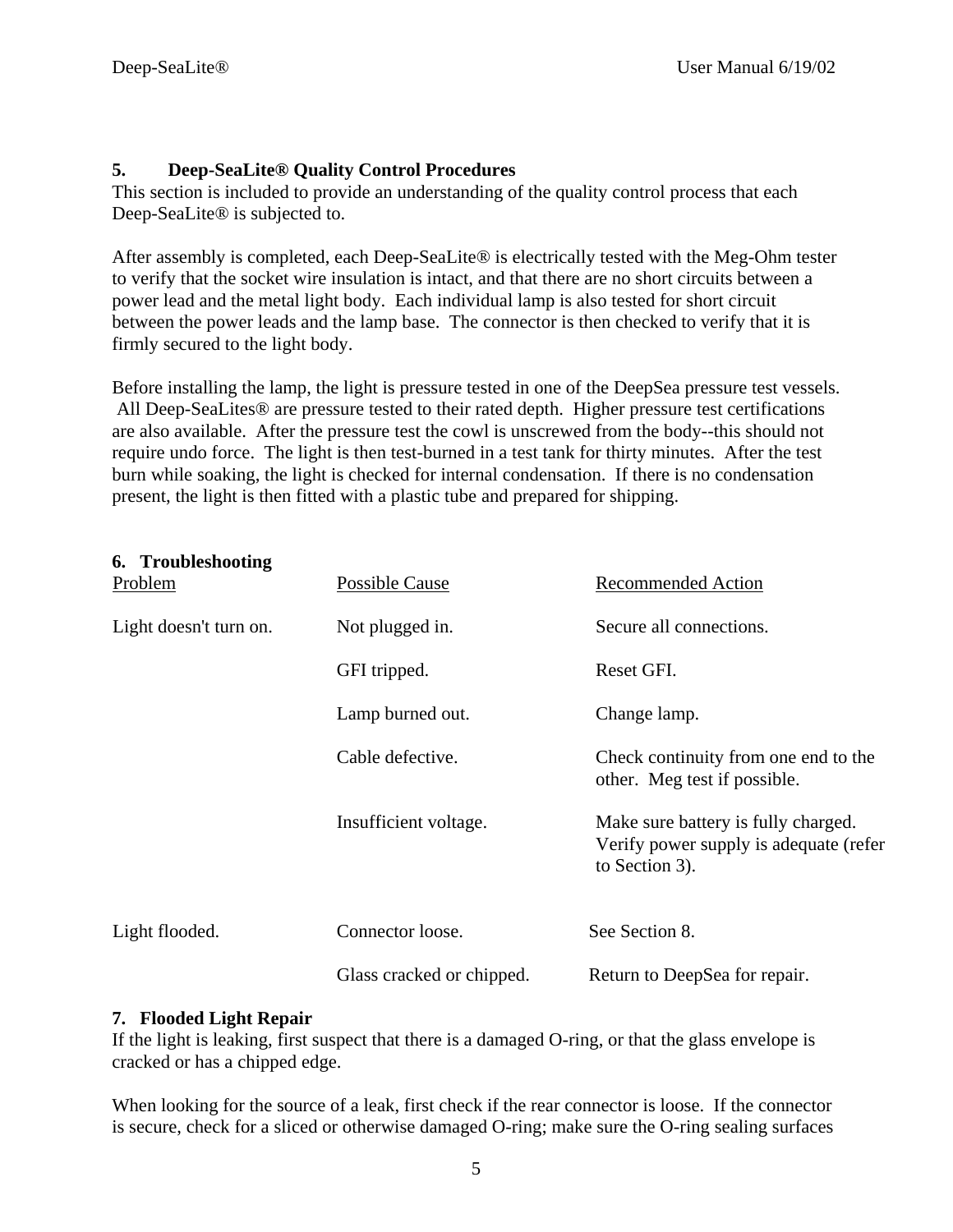are clean. If there is no apparently damaged O-ring, remove the glass dome and inspect the edge of the glass. If the edge is chipped, this is probably the source of the leak, and the dome should be replaced.

If a light is flooded and/or damaged, we recommend that the light be returned to DeepSea Power & Light for repair or replacement; DeepSea Power & Light cannot be responsible for any damage incurred during emergency field repairs. Such repairs should be undertaken only as a last resort and by qualified personnel. Spares kits are available from DeepSea Power & Light.

# **8. General Notes**

Do not burn a Deep-SeaLite® out of water for more than about 30 seconds.

Do not operate any high voltage electrical equipment without using a Ground Fault Interrupt circuit for safety, especially when divers are in the water!

Do not operate a lamp at higher than recommended voltage. The lamp filament will melt with severe over-voltage, and slight over-voltage drastically reduces lamp life.

Be sure that any fingerprints are cleaned off the lamp with isopropyl alcohol before use.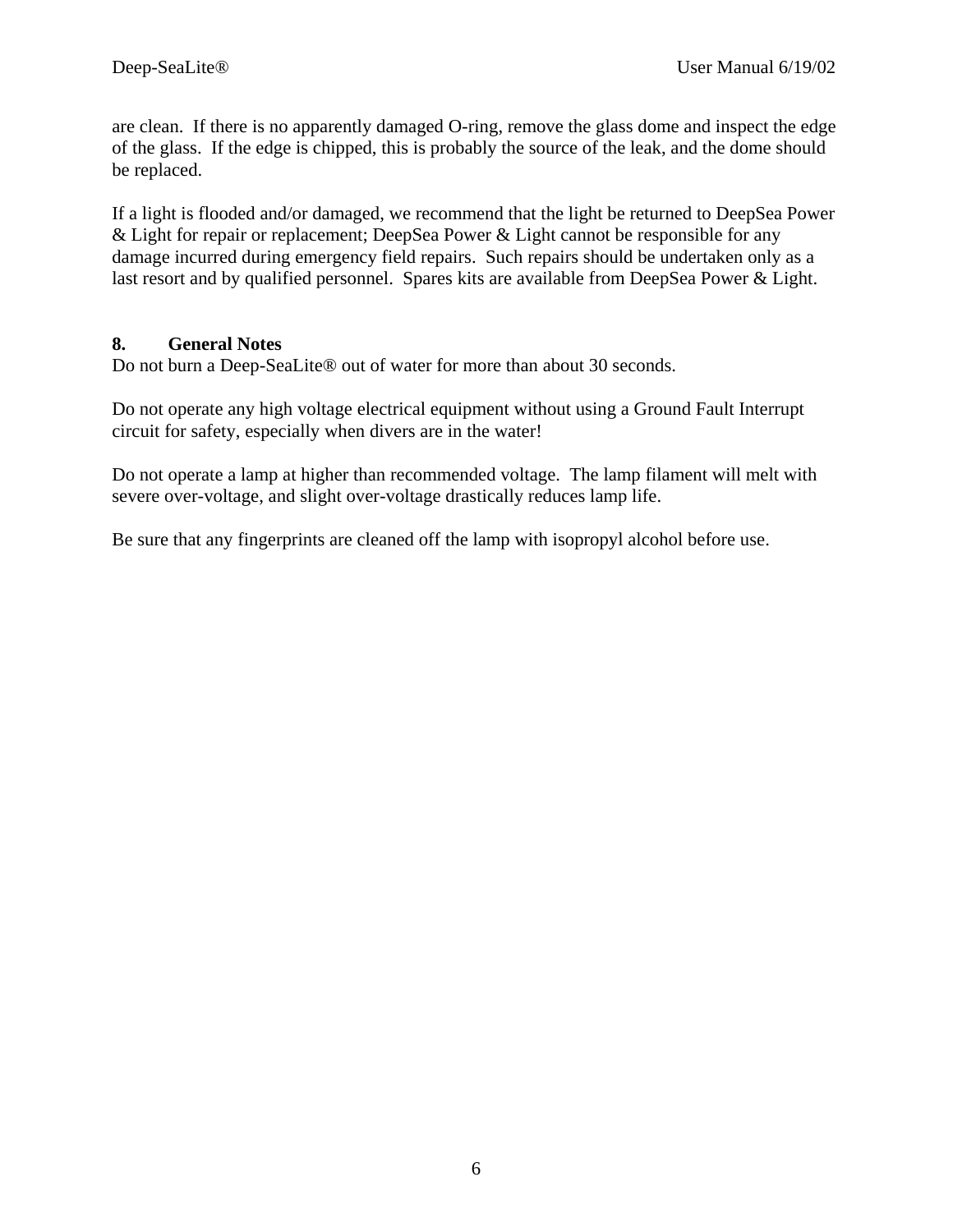### **9. Re-ordering and Replacement Parts List**

All Deep-SeaLites<sup>®</sup> include choices of connector, reflector, and lamp. To order a Deep-SeaLite<sup>®</sup>, please use the following code, substituting values listed below for the following variables: *base modelc-r-v/w*, where *base model* = base model, *c* = connector, *r* = reflector, and  $v/w$  = volts/wattage of the lamp.

| <b>Base Model</b> | Price        | <b>Connector</b> | Reflector                 | <b>Volts/Wattage</b> | <b>Comments</b> |
|-------------------|--------------|------------------|---------------------------|----------------------|-----------------|
| DL-1040           | $$1.395.00*$ | $B = BH3M$       | $F = Flood$               | Max. wattage         |                 |
|                   |              | $L = LPBH3M$     | $M =$ Mediumis 1000W. See |                      |                 |
|                   |              | $P =$ Penetrator | $S = S$ pot               | lamp matrix.         |                 |
|                   |              | $X = XSG-3BCL$   |                           |                      |                 |

\* Includes \$35 lamp. Add price differential for higher priced lamps.

### **Lamps (Mini-Can screw base)**

Low voltage lamps (12V and 24V) are re-based and are available only through DeepSea Power & Light.

|               | <b>Volts</b> | <b>Watts</b> | Hours | <b>Color Temp</b> | Lumens | <b>Price</b> |
|---------------|--------------|--------------|-------|-------------------|--------|--------------|
| $MC-12/50$    | 12           | 50           | 2000  | 3000K             | 950    | \$50.00      |
| $MC-12/100$   | 12           | 100          | 1000  | 3100K             | 2,200  | 50.00        |
| $MC-24/100$   | 24           | 100          | 2000  | 3000K             | 1,800  | 50.00        |
| $MC-24/150$   | 24           | 150          | 70    | 3400K             | 5,000  | 50.00        |
| $MC-24/250$   | 24           | 250          |       |                   |        | 50.00        |
| $MC-24/300$   | 24           | 300          |       |                   |        | 50.00        |
| MC-120/100    | 120          | 100          | 1500  | 2700K             | 1,600  | 35.00        |
| MC-120/150    | 120          | 150          | 1500  | 2850K             | 2,400  | 35.00        |
| MC-120/250    | 120          | 250          | 2000  | 2900K             | 4,750  | 35.00        |
| MC-120/325    | 120          | 325          |       |                   |        | 35.00        |
| MC-120/500    | 120          | 500          | 2000  | 2950K             | 9,930  | 35.00        |
| MC-120/750    | 120          | 750          |       |                   |        | 65.00        |
| MC-120/1000   | 120          | 1000         |       |                   |        | 65.00        |
| MC-220/100    | 220          | 100          | 1300  | 2700K             | 1,200  | 35.00        |
| MC-220/150    | 220          | 150          | 1300  | 2800K             | 2,100  | 35.00        |
| MC-220/250    | 220          | 250          | 2000  | 2900K             | 4,500  | 35.00        |
| MC-220/500    | 220          | 500          | 2000  | 2950K             | 9,500  | 35.00        |
| MC-240/100    | 240          | 100          | 1300  | 2700K             | 1,500  | 35.00        |
| MC-230/150    | 230          | 150          | 1300  | 2800K             | 2,300  | 65.00        |
| MC-240/150    | 240          | 150          | 1300  | 2800K             | 2,300  |              |
| MC-240/250    | 240          | 250          | 2000  | 2900K             | 4,200  | 65.00        |
| MC-240/500    | 240          | 500          | 2000  | 2950K             | 9,500  | 65.00        |
| $MC-240/1000$ | 240          | 1000         |       |                   |        |              |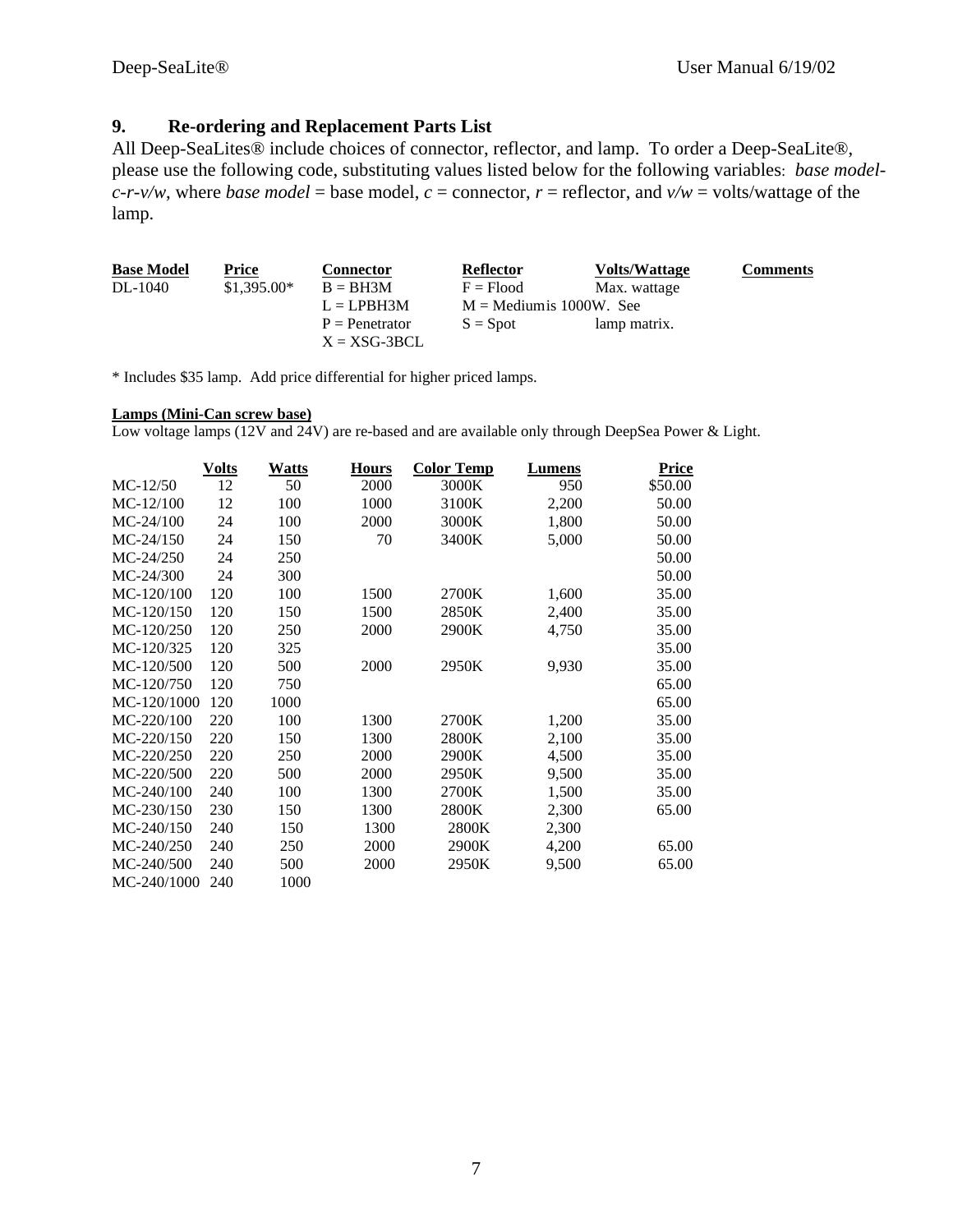# **10. Deep-SeaLite® Specifications**

| MECHANICAL        |                                                            |
|-------------------|------------------------------------------------------------|
| Housing Material: | 6AL-4V titanium (tiodize finish) and 6061 aluminum         |
|                   | hard anodized                                              |
| Diameter:         | 16.51 cm $(6.5 \text{ in.})$                               |
| Lens:             | Quartz                                                     |
| Reflectors:       | Proprietary design spot, medium flood or wide flood        |
| Depth Rating:     | $11,000$ meters $(36,300$ feet) of seawater                |
|                   | $(20,000 \text{ psi tested})$                              |
| Air Weight:       | $0.91 \text{ kg} (2 \text{ lbs.})$                         |
| Water weight:     | $0.45$ kg $(1$ lbs.)                                       |
| Mounts:           | Universal bracket included, yoke mounting bracket optional |
|                   |                                                            |

# **OPTICAL**

|                     | Beam patterns (full angle measured to half power point using 120 volt/250 watt lamps): |
|---------------------|----------------------------------------------------------------------------------------|
| Wide Flood (WFL):   | 80 degress conical (estimated/actual TBD)                                              |
| Medium Flood (MFL): | 60 degrees conical (estimated/actual TBD)                                              |
| Spot (SP):          | 30 degrees conical (estimated/actual TBD)                                              |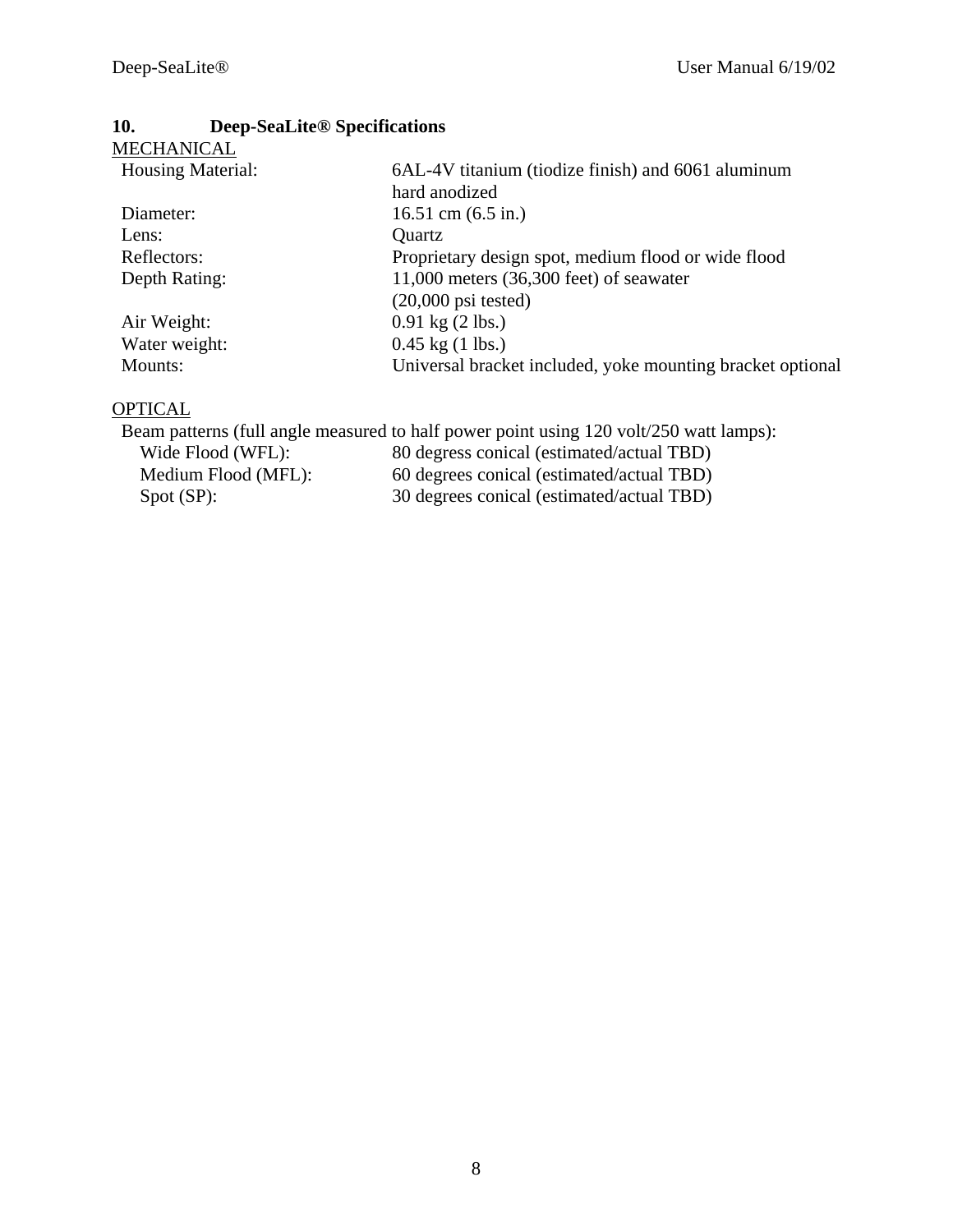### **11. Terms and Conditions of Sale**

No terms or conditions, other than those stated herein, whether contained in customer's purchase order or shipping forms or elsewhere, and no agreement or understanding, oral or written, in any way purporting to modify or negate these terms and conditions shall be binding on DeepSea Power & Light, Inc.

### **Acceptance of Orders**

- A. Acceptance of binding purchase orders are subject to final written approval by DeepSea Power & Light, Inc.
- B. DeepSea Power & Light, Inc. will accept orders and bill in accordance with list prices and terms, even though incorrect list prices, discounts and terms may appear on the Purchase Order.

### **Terms**

Upon approved credit the following terms will apply:

- A. Standard terms are net cash 30 days from date of invoice, unless otherwise specified. Invoices bear the date of shipment and are mailed from San Diego, CA within one business day of the shipment.
- B. Any portion of the Invoice amount which has not been paid within 30 days of the invoice date will accrue a monthly service charge equal to the maximum rate permitted under Section 1, Article XV of the California Constitution as amended by Proposition 2 effective November 7, 1979 (i.e., Federal Reserve discount rate plus five (5) percent per annum) commencing 31 days after the invoice date. In the event of any litigation arising out of this contract or any efforts by seller to enforce any of the terms of this contract, or to receive payment of any sum under this contract, the prevailing party shall be entitled to recover its reasonable attorney's fees and costs. This contract shall be interpreted in accordance with the laws of the State of California and venue for any dispute arising out of this contract shall be San Diego County, California.

### **Title and Risk of Loss**

- A. Unless otherwise specified in accepted purchase order, all products are shipped F.O.B. DeepSea Power & Light, Inc. plant, San Diego, CA and title to the property passes to the buyer at the time of shipment. Buyer assumes all risk of damage to or loss or destruction of said property and no loss, injury or destruction of said property shall release buyer from the obligation to pay for this shipment.
- B. Unless otherwise specified in accepted purchase order, DeepSea Power & Light, Inc. shall have the option of partial or complete shipment of orders, and shall have the right to select the date of shipment, type of carrier, and routing of shipment on behalf of Customer. DeepSea Power & Light, Inc. will make best efforts to meet quoted shipment dates, but does not guarantee to ship products within the time quoted. DeepSea Power  $\&$ Light, Inc. shall not be held responsible for any failure to make delivery of all or any part of product or nonperformance of services attributable to governmental action, strike or other labor dispute, riots, storm, flood, epidemic, fire damage to or destruction in whole or in part of products, lack of or inability to obtain raw materials, labor fuel, or supplies, or any act of God or other cause, contingency or circumstances within or without the United States not subject to DeepSea Power & Light, Inc.'s control which prevents or hinders manufacture or delivery of product or performance of services.

### **Termination**

Purchase Orders accepted by DeepSea Power & Light, Inc. are not cancellable by Buyer unless all details are agreed upon in writing by DeepSea Power & Light, Inc. and Buyer, including Buyer's agreement to assume termination charges required by DeepSea Power & Light, Inc.

### **Returns**

A. No product will be accepted for return, repair or replacement without first obtaining a Return Merchandise Authorization (RMA) number.

The following information will be required:

- 1. Date of Shipment
- 2. Invoice Number and Sales Order Number
- 3. Customer Purchase Order Number
- 4. Any relevant technical data for failure description and circumstances.
- B. New, unused, undamaged, fully operational, standard stock parts may be returned for credit, only with prior written authorization, and will be subject to a \$30.00 or 15% minimum handling charge, whichever is greater. Items must have shipped from DeepSea Power & Light, Inc. no more than 30 days prior to requesting an RMA. Return freight charges shall be paid for by Customer. Non-standard or used parts are not returnable.